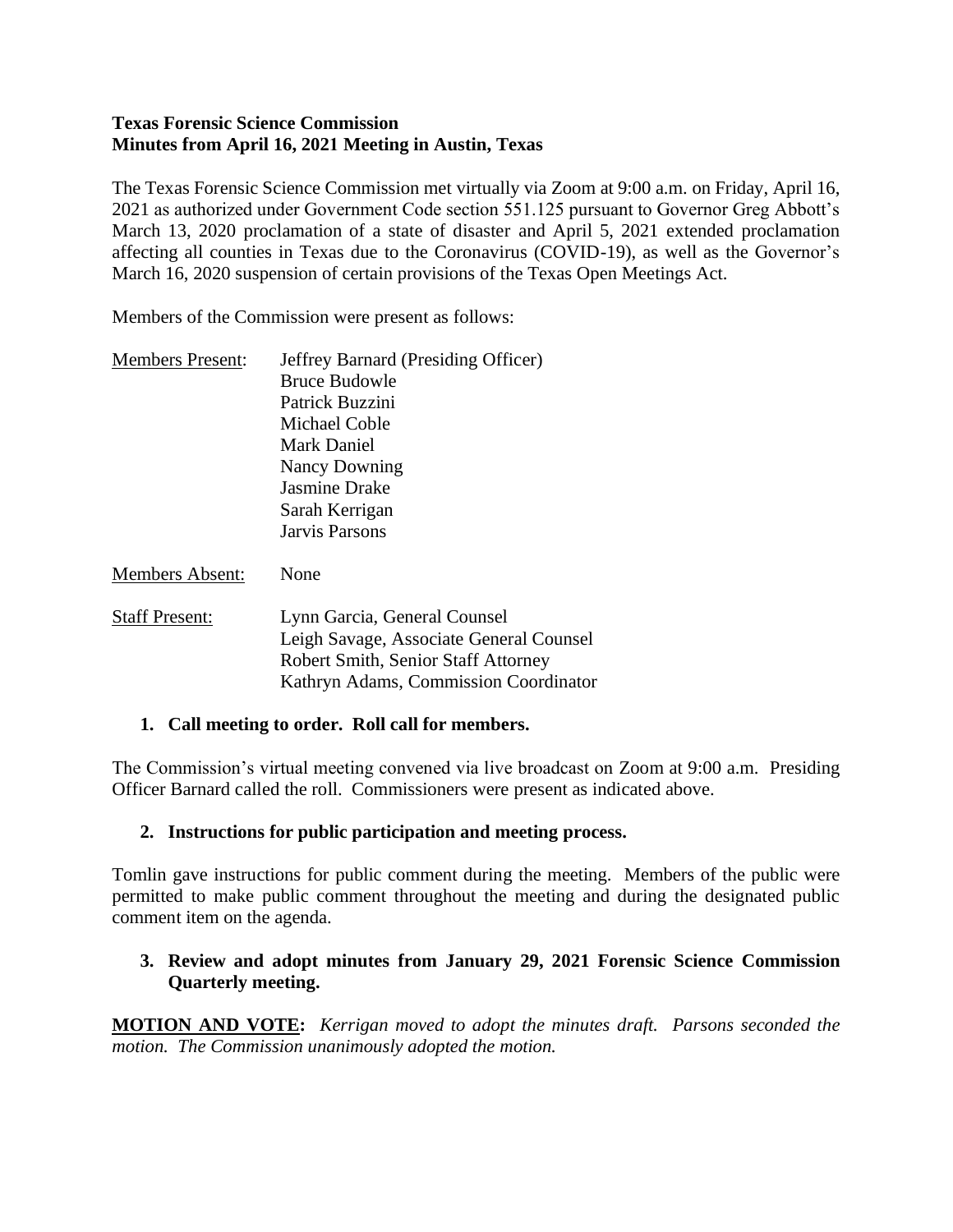### **4. Office administrative update (FY2021 budget status report; discuss American Academy of Forensic Sciences February 2021 annual (virtual) conference presentations; discuss database project with Office of Court Administration IT).**

Garcia described abstracts presented by staff at the American Academy of Forensic Sciences Annual Conference (AAFS) February 13-19 either as workshops or section presentations. Executive Director of the Office of Court Administration, David Slayton, presented on Texas' approach to addressing challenges faced by the court system during the COVID-19 pandemic, including special considerations regarding remote expert testimony and efforts to keep testifying experts safe. Tomlin presented on Texas' oversight approach with respect to individual forensic analysts and disciplinary action taken pursuant Commission investigations. Garcia presented to the jurisprudence section on Texas' approach to implementation of OSAC Registry standards. She also participated in a panel with Judge Chris Plourd and Dallas exoneree Richard Miles during the plenary session of the meeting, titled *One Academy – Pursuing Justice Through Truth of Evidence*. Kerrigan described a workshop she presented on the subject of hemp/marihuana differentiation including a presentation on the interlaboratory validation effort facilitated by the Commission with assistance from Sam Houston State University in collaboration with HFSC, HCIFS and Texas DPS. The workshops are accessible online to meeting participants for three months following the conference.

Garcia described the database project currently being developed by the Office of Court Administration's IT development group. Brett Watkins, Systems Analyst of Office of Court Administration, provided a demonstration of the content on the site. The team is developing an online platform to provide better access to Commission data, including information regarding accredited labs, licensees, self-disclosures, complaints, quality incidents OSAC Registry Standards implementation. The team hopes to launch the site in 6-8 weeks.

## **5. Discuss and consider pending complaints and laboratory self-disclosures as well as new complaints and self-disclosures received through March 26, 2021.**

## Disclosures Received as of March 26, 2021

1. No. 21.01; Bexar County Criminal Investigation Laboratory (Seized Drugs)

A self-disclosure by the Bexar County Criminal Investigation Laboratory reporting an incident in the laboratory's seized drugs section where a trainee shadowing an analyst observed the analyst using leftover sample residue for a presumptive color test rather than placing the suspected controlled substance in the well of the spot plate for presumptive testing in accordance with laboratory standard operating procedures.

**MOTION AND VOTE:** *Daniel moved to take no further action on the self-disclosure given the root cause analysis and corrective actions by the laboratory. Drake seconded the motion. The Commission unanimously adopted the motion.*

2. No. 21.03; University of North Texas Health Science Center – Center for Human Identification (Forensic Biology/DNA)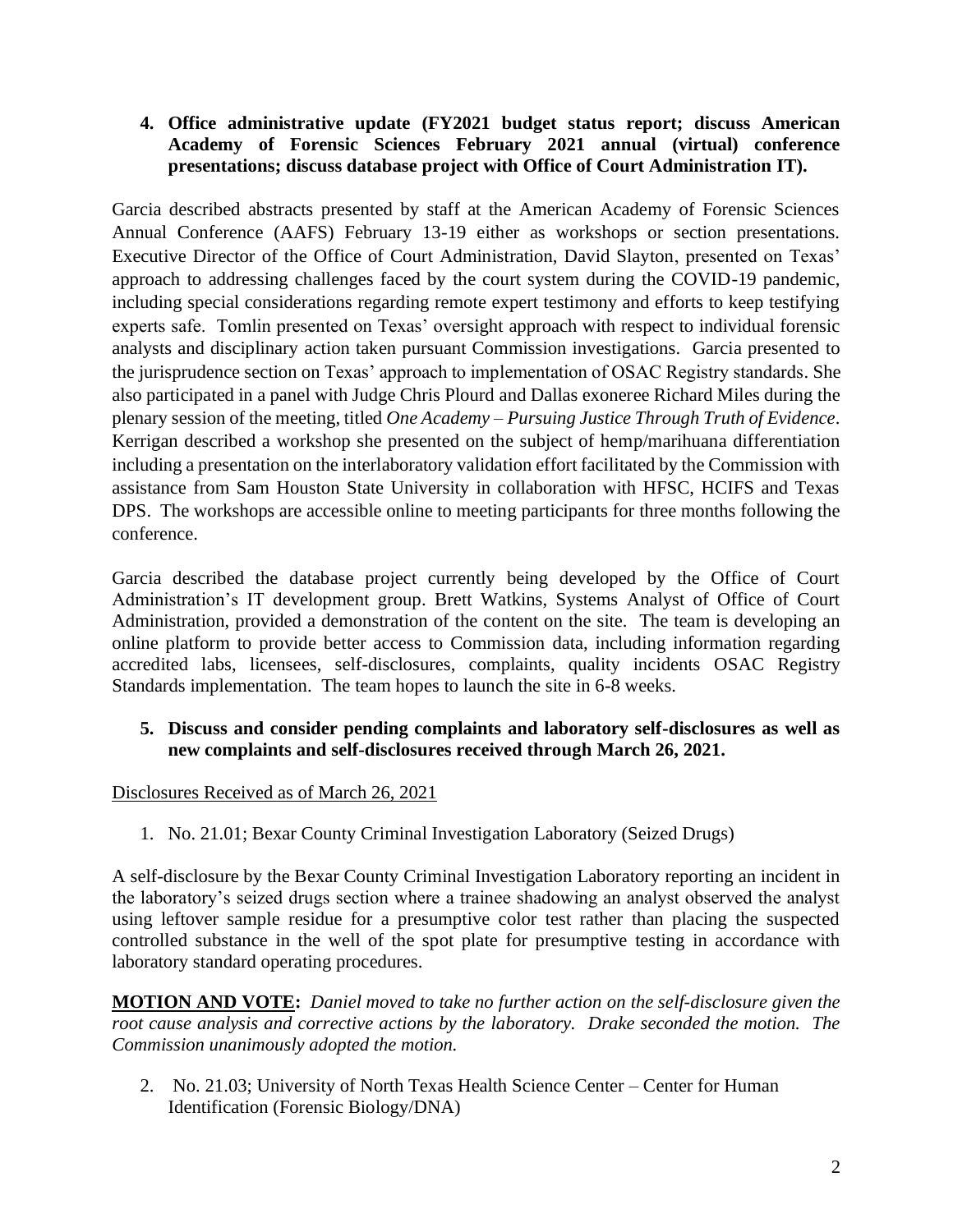A self-disclosure by University of North Texas Health Science Center – Center for Human Identification reporting an incident in the laboratory's forensic biology section where during an overnight soak in xylene, the cover slip on a slide containing hair fragments partially dissolved, sliding down and off the slide, taking with it most of the hair fragments.

**MOTION AND VOTE:** *Daniel moved to take no further action on the self-disclosure given the root cause analysis and corrective actions by the laboratory. Parsons seconded the motion. The Commission unanimously adopted the motion.*

\*Commissioners Budowle and Coble recused themselves from discussion and vote on this item.

3. No. 21.04; Houston Forensic Science Center (Forensic Biology/DNA)

A self-disclosure by the Houston Forensic Science Center reporting a complaint from a former employee who communicated concerns to a current employee regarding another current Forensic Biology/DNA staff member. The laboratory's investigation yielded no evidence to support the alleged misconduct. However, in reviewing its evidence examination/screening process, the laboratory identified risk inherent to the process of determining that an item has a "negative" result because negative items do not proceed to DNA analysis and the negative result is not subject to independent verification.

**MOTION AND VOTE:** *Daniel moved to table the self-disclosure pending results of the laboratory's review of a sampling of negative forensic biology screening results. Kerrigan seconded the motion. The Commission unanimously adopted the motion.*

4. No. 21.05; Harris County Institute of Forensic Sciences (Firearms/Toolmarks)

A self-disclosure by the Harris County Institute of Forensic Sciences reporting the termination of a firearms/toolmarks analyst for falsifying her time productivity report.

**MOTION AND VOTE:** *Daniel moved to take no further action on the self-disclosure given that the laboratory terminated the analyst and the analyst's provisional license expired. Daniel further moved to retain the disclosure for use in evaluating the applicant's fitness for licensure should she apply in the future. Parsons seconded the motion. The Commission unanimously adopted the motion.*

5. No. 21.06; NMS Labs (Toxicology)

A self-disclosure by NMS Labs reporting a mistake by Cerilliant, the laboratory's THC reference standard manufacturer, in calculating measurement uncertainty for the laboratory's THC standard.

**MOTION AND VOTE:** *Daniel moved to take no further action on the self-disclosure given the root cause analysis and corrective actions taken by the laboratory and the fact that no Texas cases were affected. Kerrigan seconded the motion. The Commission unanimously adopted the motion.*

6. No. 21.07; Houston Forensic Science Center (Crime Scene Investigation)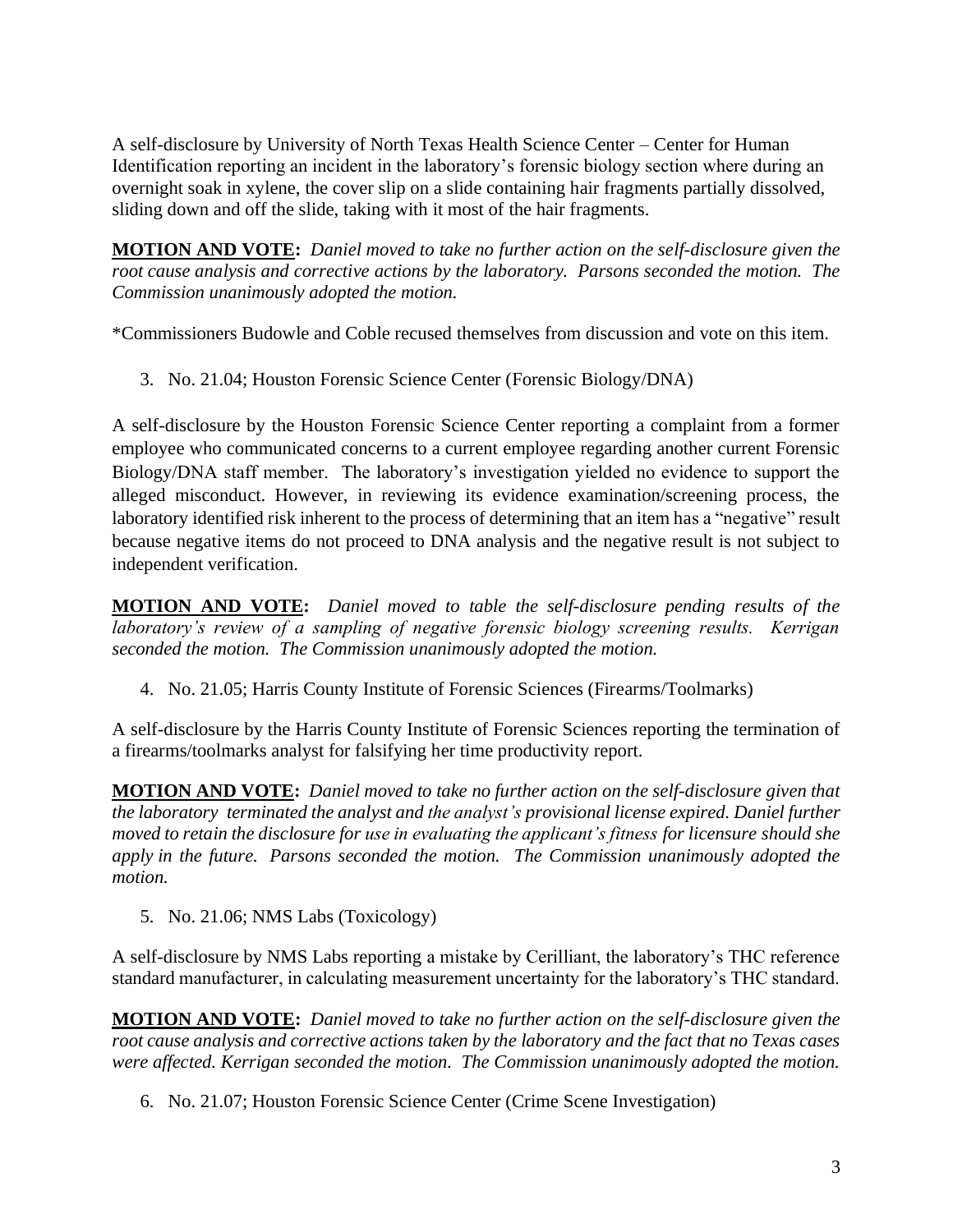A self-disclosure by the Houston Forensic Science Center reporting an incident in the laboratory's crime scene unit where non-consensus results were reported on a proficiency test for body fluid identification.

**MOTION AND VOTE:** *Daniel moved to take no further action on the self-disclosure given the root cause analysis and corrective actions taken by the laboratory. Drake seconded the motion. The Commission unanimously adopted the motion.*

7. No. 21.11; Bexar County Criminal Investigation Laboratory (Seized Drugs)

A self-disclosure by the Bexar County Criminal Investigation Laboratory reporting the inclusion of incorrect certificates of analysis in case notes by three separate seized drugs analysts.

**MOTION AND VOTE:** *Daniel moved to take no further action on the self-disclosure given the root cause analysis and corrective actions by the laboratory. Kerrigan seconded the motion. The Commission unanimously adopted the motion.*

8. No. 21.14; Austin Police Department Forensic Science Bureau (Toxicology)

A self-disclosure by the Austin Police Department Forensic Science Bureau reporting an incident in which the laboratory mistakenly released a blood sample for retesting, and the retesting laboratory reported results based on an incorrect blood sample with the wrong suspect's name.

**MOTION AND VOTE:** *Daniel moved to take no further action on the self-disclosure given the root cause analysis and corrective actions by the laboratory. Kerrigan seconded the motion. The Commission unanimously adopted the motion.*

9. No. 21.15; Houston Forensic Science Center (Latent Prints)

A self-disclosure by the Houston Forensic Science Center reporting an incident in its latent print section where, during the laboratory's review of a latent print corrective action involving a former employee, discrepancies between case records and data stored in AFIS were identified.

**MOTION AND VOTE:** *Daniel moved to table the self-disclosure pending receipt of the final corrective action in the matter. Drake seconded the motion. The Commission unanimously adopted the motion.*

10. No. 21.17; Southwestern Institute of Forensic Science (Firearms/Toolmarks)

A self-disclosure by the Southwestern Institute of Forensic Sciences reporting an incident in its firearms section where an analyst made changes to contemporaneously recorded values and observations in thirteen cases and three proficiency tests using erasable ink thereby failing to retain the original observations; he then provided false and misleading information when asked about the changes.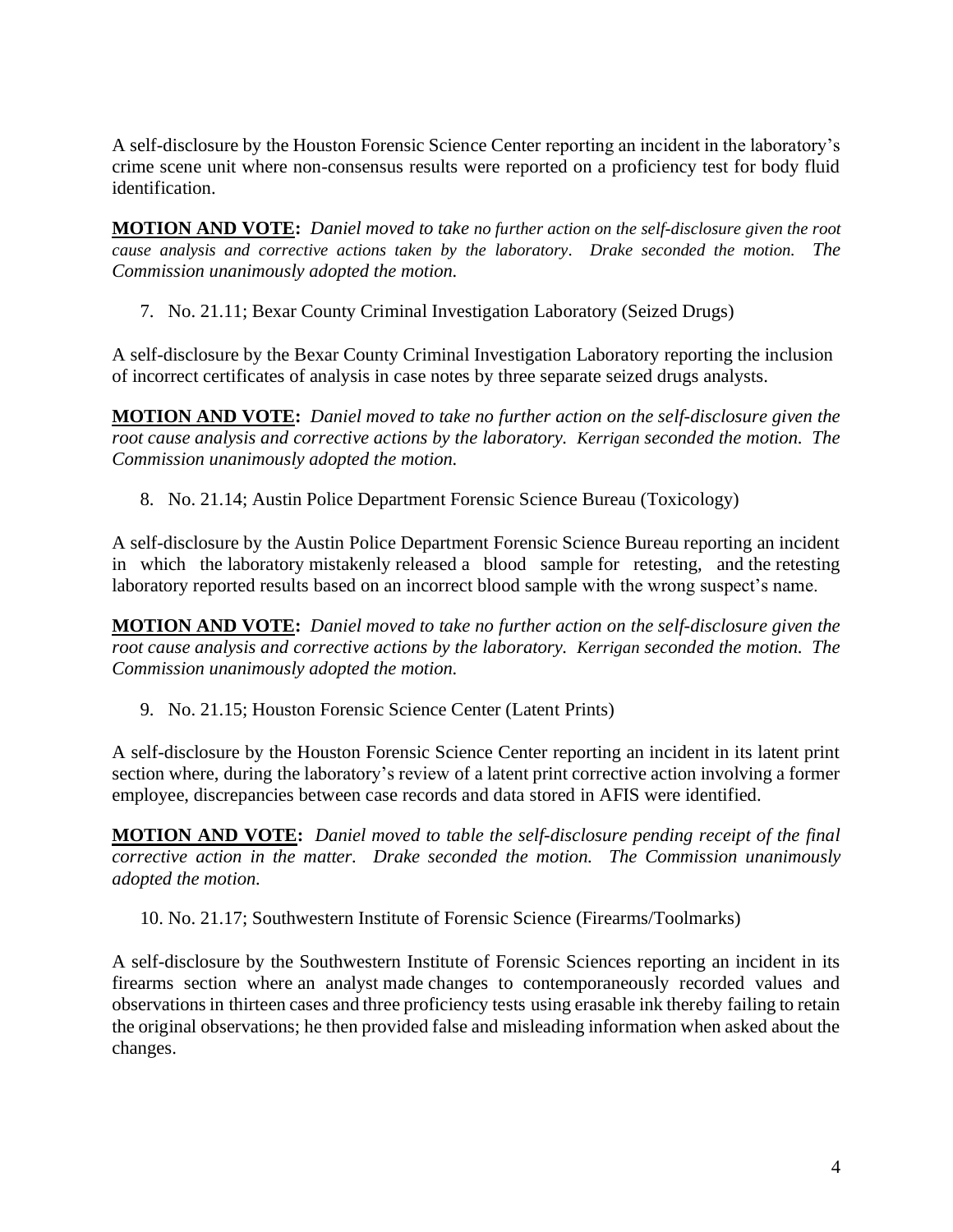**MOTION AND VOTE:** *Daniel moved to accept the self-disclosure for investigation to determine whether the laboratory's conclusion regarding professional misconduct and violations of the Code of Professional Responsibility are supported. Buzzini seconded the motion. The Commission unanimously adopted the motion.*

**MOTION AND VOTE:** *Daniel moved to form an investigative panel to include Daniel, Budowle and Parsons. Buzzini seconded the motion. The Commission unanimously adopted the motion.*

\*Presiding Officer Barnard recused himself from discussion and vote on this item.

11. No. 21.18; Department of Public Safety Crime Laboratory System (Firearms/Toolmarks)

A self-disclosure by the Department of Public Safety Crime Laboratory System reporting an incident in its El Paso and Laredo laboratories where a firearms analyst discovered one magazine missing from a long gun box containing an AK-47 shipped from the El Paso laboratory to the Laredo laboratory.

**MOTION AND VOTE:** *Daniel moved to take no further action on the self-disclosure given the corrective actions taken by the laboratory. Kerrigan seconded the motion. The Commission unanimously adopted the motion.*

12. No. 21.19; Bexar County Criminal Investigation Laboratory (Seized Drugs)

A self-disclosure by the Bexar County Criminal Investigation Laboratory reporting an incident in its seized drugs section where during a routine post-sampling check of his sampling area, an analyst found one small Ziplock bag containing drug evidence on the floor beneath his chair.

**MOTION AND VOTE:** *Daniel moved to table the self-disclosure pending the conclusion of the laboratory's internal investigation and receipt of the final corrective action report. Kerrigan seconded the motion. The Commission unanimously adopted the motion.*

13. No. 21.20; Department of Public Safety Austin (Fire Debris)

A self-disclosure by the Department of Public Safety Austin laboratory reporting an incident where the laboratory discovered missing extraction vials in a fire debris case.

**MOTION AND VOTE:** *Daniel moved to take no further action on the self-disclosure given the root cause analysis and corrective actions taken by the laboratory. Drake seconded the motion. The Commission unanimously adopted the motion.*

Complaints Received as of March 26, 2021

14. No. 21.10; Gaines, Ernest (Department of Public Safety Austin; Forensic Biology/DNA)

A complaint against DPS (Austin) by defendant Ernest Gaines alleging a DNA analyst falsified a post-conviction DNA report that found no interpretable DNA profiles were obtained from certain swabs from a vehicle.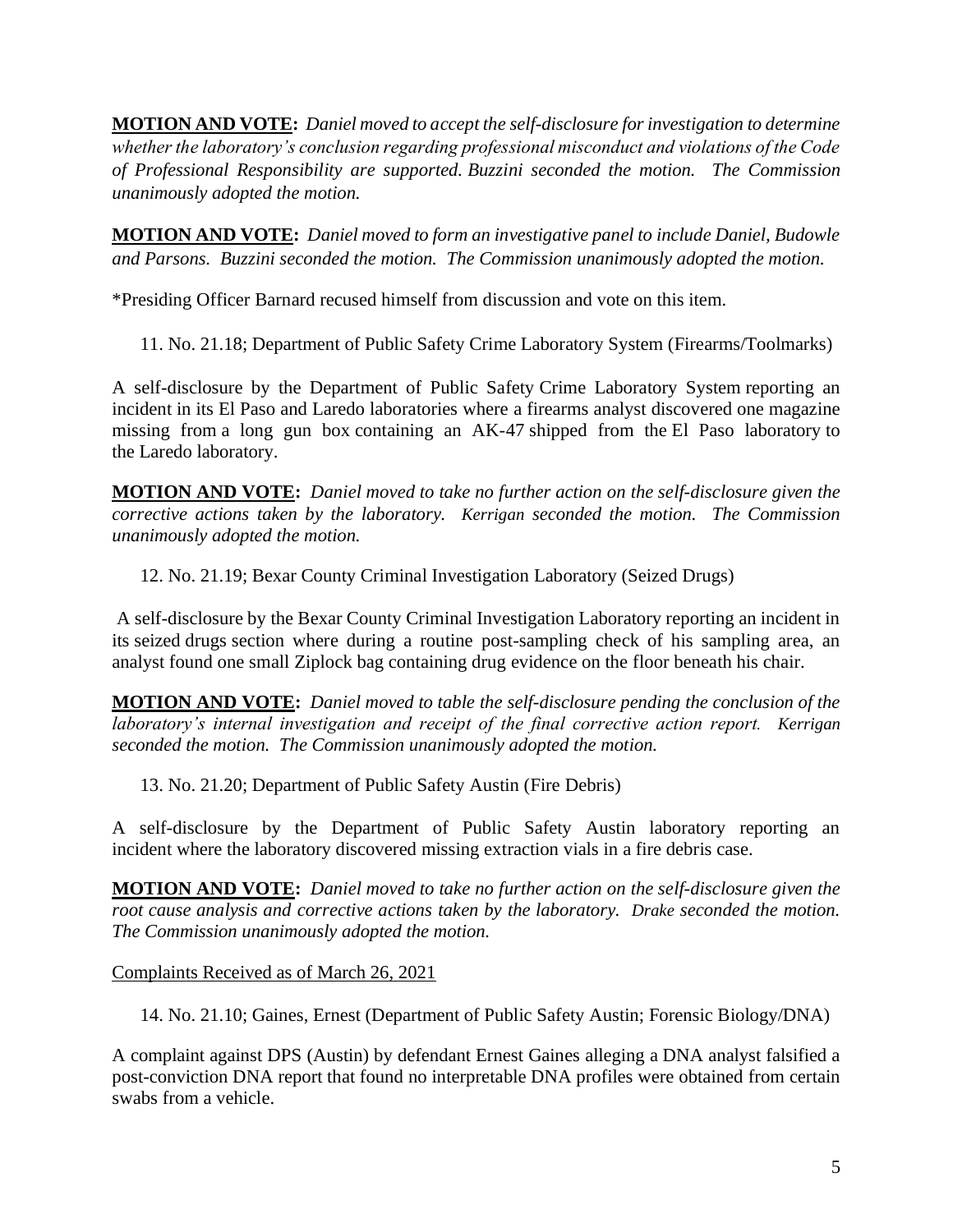**MOTION AND VOTE:** *Daniel moved to dismiss the complaint based on a review of the underlying data in the DNA report which support the results. Drake seconded the motion. The Commission unanimously adopted the motion.* 

15. No. 21.12; Glen Dale Horner (Houston Police Department/Houston Forensic Science Center; Forensic Biology/DNA)

A complaint against the former Houston Police Department laboratory by defendant Glen Dale Horner alleging the report from a DNA analysis conducted in his 1998 case is missing.

**MOTION AND VOTE:** *Daniel moved to table the complaint until documents recently obtained from the Houston Police Department's archives are reviewed by HFSC. Budowle seconded the motion. The Commission unanimously adopted the motion.* 

16. No.21.13; Banks, Holston (Department of Public Safety Lubbock; Forensic Biology/CODIS)

A complaint against DPS (Lubbock) by defendant Holston Banks alleging the DNA results in his case were not eligible for CODIS entry because an insufficient number of loci were observed in the analysis.

**MOTION AND VOTE:** *Daniel moved to dismiss the complaint because the defendant's complaint is inconsistent with the reported information. Parsons seconded the motion. The Commission unanimously adopted the motion.*

17. No. 20.16; Layfield, Rickey (SANE Paula Wilson; Sexual Assault Examination)

A complaint by defendant Rickey Layfield alleging the sexual assault nurse examiner's trial testimony regarding the implications of the physical examination on the question of whether an assault occurred was false and misleading.

**MOTION AND VOTE:** *Daniel moved to dismiss the complaint because the SANE's trial testimony was appropriate. Drake seconded the motion. The Commission unanimously adopted the motion.*

Staff complaint dismissals

**MOTION AND VOTE:** *Daniel moved to accept Commission staff's dismissal of four complaints that contained no allegation of negligence or misconduct relative to a forensic analysis. Kerrigan seconded the motion. The Commission unanimously adopted the motion.*

**6. Discuss status of crime laboratory accreditation program, including accreditation non-conformances and reports received since January 29, 2021 quarterly meeting; discuss development of sample quality assurance documents for quality incidents and corrective actions; discuss and vote on rulemakings, including removal of the term "collection" as a category for the discipline Forensic Biology/DNA.**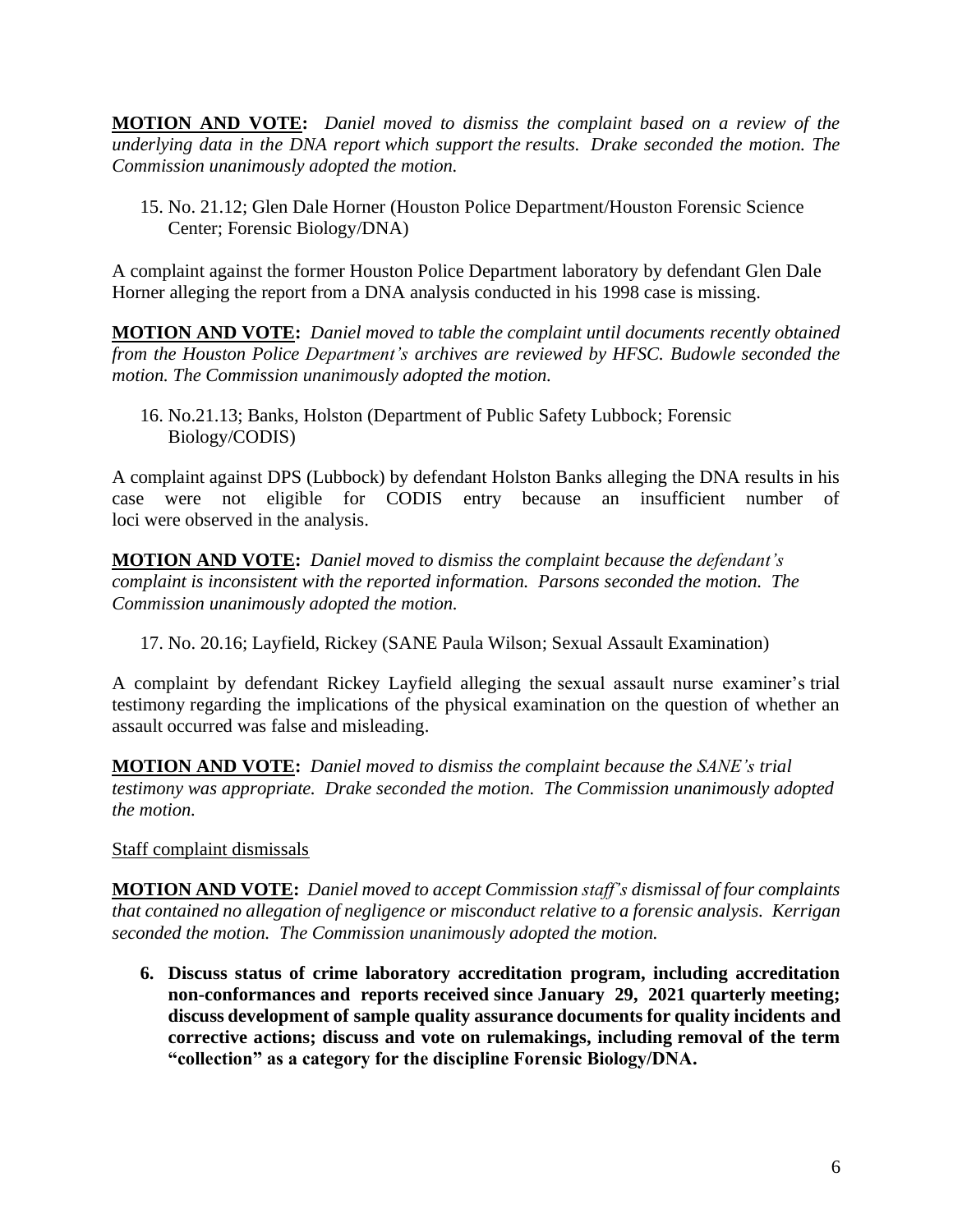Tomlin reported on accreditation non-conformances and reports received since the January 29, 2021 quarterly meeting. In following up on a non-conformance cited during DPS's last internal audit by ANAB, Kerrigan asked whether the non-conformance concerning the absence of mass spectral reference library data used to evaluate unknown samples in case records was applicable to one regional laboratory or the entire system. Mills reported that DPS treated the nonconformance as a systemwide issue because similar events were reported from multiple locations.

Kerrigan and Garcia discussed developing a training program to assist laboratories with the process of documenting quality incidents and corrective actions more effectively and consistently.

Tomlin described a rulemaking addressing Commission accreditation and licensing requirements as applicable to laboratory employees "swabbing" or "collecting" evidence. Evidence collection activities related to forensic biology cases may be performed by another unit at a crime laboratory for evidence processing efficiency and other purposes. The rules as currently written may be read to subject such evidence collection activities to Forensic Biology/DNA accreditation and licensing requirements. The Licensing Advisory Committee recommended the change to clarify that "collection" activities are not subject to the requirements and may be performed by a non-Forensic Biology/DNA analyst or other qualified crime laboratory employee.

**MOTION AND VOTE:** *Kerrigan moved to adopt the rulemaking removing the term "collection". Parsons seconded the motion. The Committee unanimously adopted the motion.*

## **7. Discuss licensing advisory committee update, including:**

## **a. Update on licenses issued and renewed;**

Staff reported there are currently 1,215 licensees, consisting of 981 regular licenses, 8 blanket, 3 provisional, 2 temporary, 1 technical review, and 220 non-interpretive under the *de minimis* program.

## **b. Review outstanding licensing rules and any proposed rule concepts for approval, including:**

## **i. revisions to licensing program continuing forensic education requirements to align with OSAC continuing forensic education; and**

Commissioners and staff discussed a comparison chart of requirements recommended in the OSAC Registry training and education standard ASTM E2917-19a as compared to what is required by the Commission for continuing education. Tomlin explained the Commission's requirements are generally more rigorous than the requirements in the OSAC Registry standard, with one exception—the number of total hours required. The OSAC Registry standard recommends an additional 8 hours every two years beyond what the Commission requires. Commissioners discussed the recommended change to the Commission's continuing forensic education requirements, including an increase of 8 hours per two-year license cycle required for renewal and a minimum of 16 hours of the total 32 that must be discipline-specific training hours.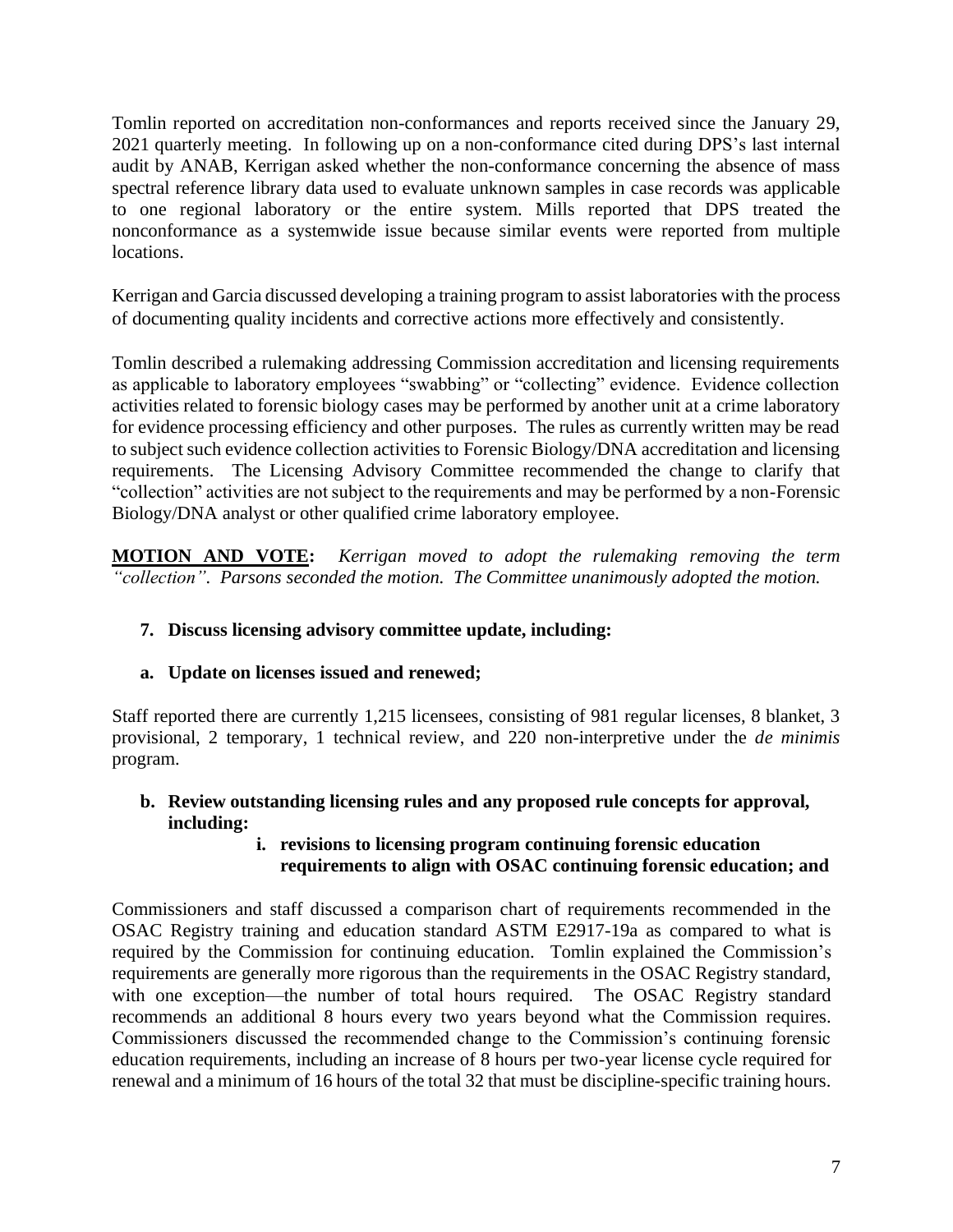**MOTION AND VOTE:** *Kerrigan moved to adopt the rulemaking to aligning with the recommended number of training hours described in ASTM E2917-19a with the Commission's recommended number. Budowle seconded the motion. The Commission unanimously adopted the motion.*

## **ii. and training requirements; and license expiration policy.**

Commissioners discussed and voted on a draft administrative rule that creates a license expiration policy to discourage renewal beyond a licensee's expiration date by imposing additional fees for late renewals. Members approved the rule with edits to section (g) that addresses an exemption from expiration penalties for licensees who no longer need a license or are taking a leave of absence.

**MOTION AND VOTE:** *Daniel moved to adopt the rulemaking creating a license expiration policy. Downing seconded the motion. The Commission unanimously adopted the motion.*

## **8. Update from investigative panel regarding Fort Worth Police Department Crime Laboratory complaint #20.47.**

Garcia gave an update on the investigative panel's progress. Garcia expects to have a draft report ready by the July 16, 2021 quarterly meeting regarding the allegations made in the complaint that are within the Commission's jurisdiction to investigate.

#### **9. Update from investigative panel regarding Expertox complaint #20.55; discussion and vote to add Dr. Downing to panel.**

Garcia gave a brief update on the investigative panel's progress. Garcia expects to have a draft report for review in the case by the July 16, 2021 quarterly meeting. Members discussed adding Downing to the investigative panel.

**MOTION AND VOTE:** *Budowle moved to add Downing to the investigative panel for complaint #20.55. Kerrigan seconded the motion. The Commission unanimously adopted the motion.*

## **10. Update from investigative panel regarding Armstrong complaint #20.60.**

Garcia gave an update on the investigative panel's progress. Garcia expects to have a draft report in the case by the July 16, 2021 quarterly meeting. Kerrigan agreed and stated the panel has the information it needs to draft the report.

## **11. Discuss developments regarding task force for training and requirements for sexual assault nurse examiners.**

Downing provided an update from the committee addressing initiatives for sexual assault examinations. Downing explained that many exams are performed by non-experts. The committee intends to have these exams reviewed by experts in the future, and to look at the trial testimony of SANE's for appropriateness. Trial testimony has not routinely been reviewed by the